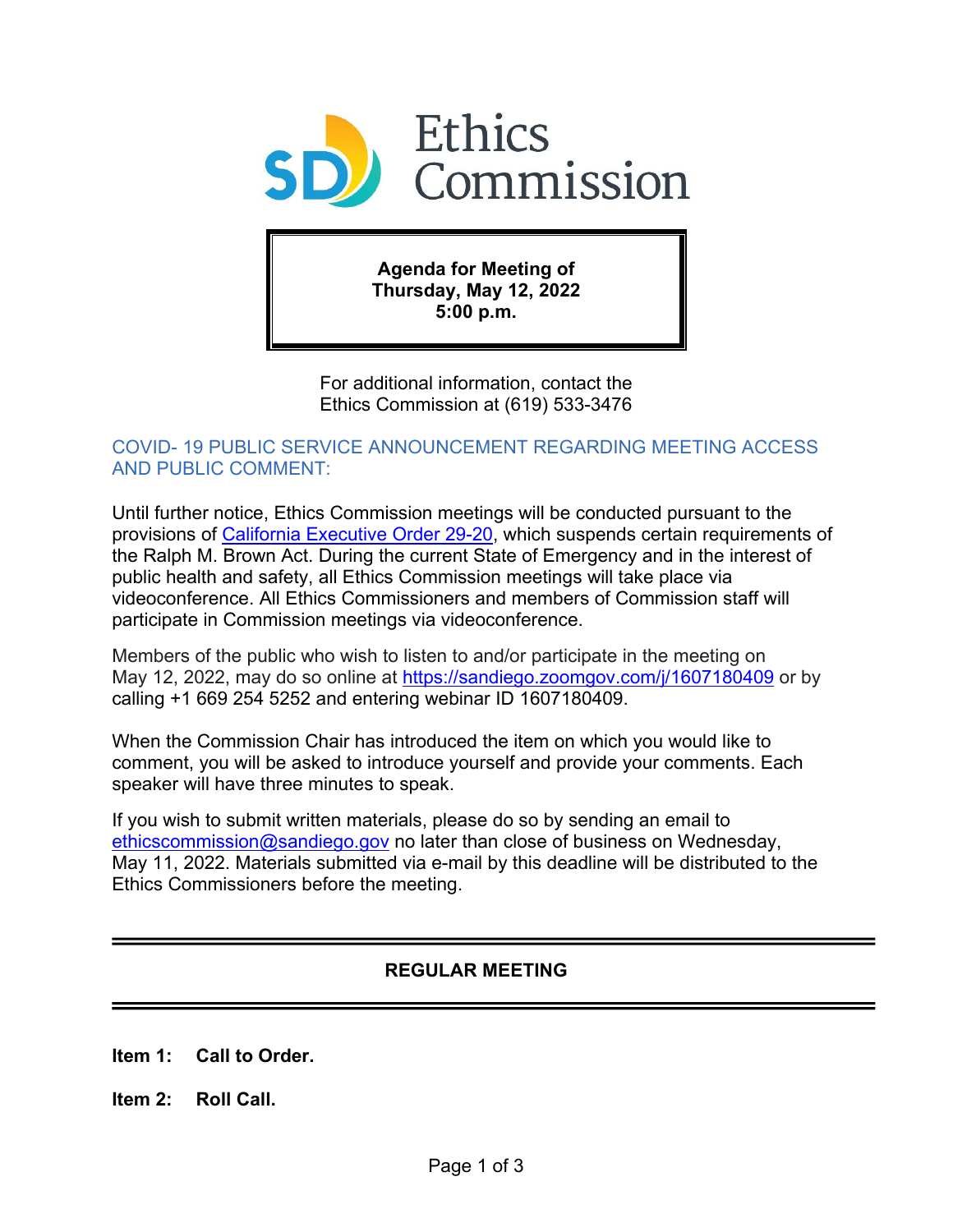# **Item 3: Proclaiming Continued Need for Virtual Monthly Meetings of the Ethics Commission During COVID-19 Emergency.**

This item will consider findings to seek a declaration from the Ethics Commission that its meetings will continue to be conducted remotely during the continuation of the COVID-19 pandemic, in compliance with California Government Code section 54953(e), added by Assembly Bill 361.

► View back-up materials: [Staff Report;](http://www.sandiego.gov/sites/default/files/staffreport_220317.pdf) [Resolution;](http://www.sandiego.gov/sites/default/files/r-2022-396.pdf) [COVID-19 Watch](http://www.sandiego.gov/sites/default/files/covid-19_watch.pdf)

### **Item 4: Approval of Commission Minutes.**

Approval of Commission Minutes of April 14, 2022.

► View back-up materials: [Minutes](http://www.sandiego.gov/sites/default/files/minutes_220414.pdf)

### **Item 5: Non-Agenda Public Comment.**

#### **Item 6: Commissioner Comment.**

This portion of the agenda provides an opportunity for Commissioners to make announcements or comments.

#### **Item 7: Executive Director Comment.**

This portion of the agenda provides an opportunity for the Executive Director to make announcements or comments.

#### **Item 8: General Counsel Comment.**

This portion of the agenda provides an opportunity for the Commission's General Counsel to make announcements or comments.

### **Item 9: Appointment of Ad Hoc Committee to Nominate Commission Officers at Commission Meeting of June 9, 2022.**

 Discussion regarding the appointment of Commissioners to serve on an ad hoc committee to nominate Commissioners to serve as officers (Chair and Vice Chair) for a one-year term beginning July 1, 2022.

The committee will present nominations for consideration by the Commission at its next meeting, which is scheduled for June 9, 2022.